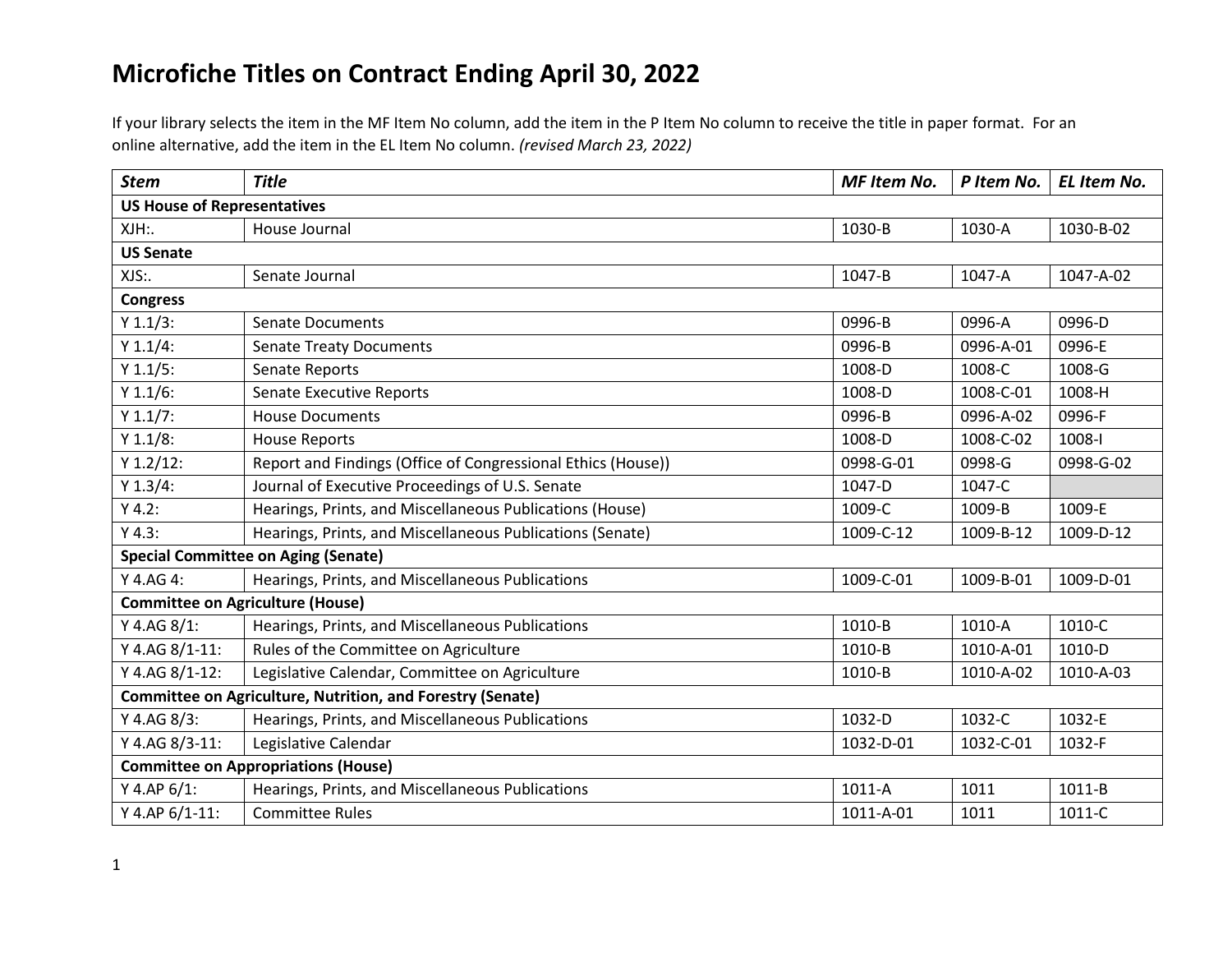| <b>Stem</b>                                                       | <b>Title</b>                                                                                                                                  | <b>MF Item No.</b> | P Item No. | EL Item No. |  |
|-------------------------------------------------------------------|-----------------------------------------------------------------------------------------------------------------------------------------------|--------------------|------------|-------------|--|
| <b>Committee on Appropriations (Senate)</b>                       |                                                                                                                                               |                    |            |             |  |
| $Y$ 4.AP 6/2:                                                     | Hearings, Prints, and Miscellaneous Publications                                                                                              | 1033-A             | 1033       | 1033-B      |  |
|                                                                   | <b>Committee on Armed Services (House)</b>                                                                                                    |                    |            |             |  |
| Y 4.AR $5/2$ :                                                    | Prints (Cuttered)                                                                                                                             | 1012-D             | 1012-C     | 1012-E      |  |
| Y 4.AR 5/2 A:                                                     | Hearings and Miscellaneous Publications (numbered)                                                                                            | 1012-D-01          | 1012-C-01  | 1012-F      |  |
| Y 4.AR 5/2-15:                                                    | Committee Rules and Rules for Investigative Hearing Conducted by<br>Subcommittees of the Committee on Armed Services                          | 1012-D-02          | 1012-C-02  | 1012-E-02   |  |
| Y 4.AR 5/2-17:                                                    | Legislative Calendar                                                                                                                          | 1012-D-03          | 1012-C-03  | 1012-E-03   |  |
|                                                                   | <b>Committee on Armed Services (Senate)</b>                                                                                                   |                    |            |             |  |
| Y 4.AR $5/3$ :                                                    | Hearings, Prints, and Miscellaneous Publications                                                                                              | 1034-B             | 1034-A     | 1034-C      |  |
| Y 4.AR 5/3-15:                                                    | Legislative Calendar                                                                                                                          | 1034-B-01          | 1034-A-01  | 1034-C-02   |  |
|                                                                   | <b>Committee on Banking, Housing, and Urban Affairs (Senate)</b>                                                                              |                    |            |             |  |
| Y 4.B 22/3:                                                       | Hearings, Prints, and Miscellaneous Publications                                                                                              | 1035-D             | 1035-C     | 1035-E      |  |
| Y 4.B 22/3-10:                                                    | Legislative Calendar                                                                                                                          | 1035-D-01          | 1035-C-01  | 1035-E-02   |  |
| Y 4.B 22/3-11:                                                    | Rules of Procedure and Jurisdiction                                                                                                           | 1035-D-02          | 1035-C-02  | 1035-E-01   |  |
|                                                                   | <b>Committee on the Budget (Senate)</b>                                                                                                       |                    |            |             |  |
| Y 4.B 85/2:                                                       | Hearings, Prints, and Miscellaneous Publications                                                                                              | 1035-A-02          | 1035-A-01  | 1035-A-03   |  |
| <b>Committee on the Budget (House)</b>                            |                                                                                                                                               |                    |            |             |  |
| Y 4.B 85/3:                                                       | Hearings, Prints, and Miscellaneous Publications                                                                                              | 1035-B-02          | 1035-B-01  | 1035-B-03   |  |
| Y 4.B 85/3-10:                                                    | <b>Rules of Procedure</b>                                                                                                                     | 1035-B-02          | 1035-B-01  | 1035-B-04   |  |
| Y 4.B 85/3-11:                                                    | Views and Estimates of Committees of the House (Together with Supplemental<br>and Minority Views) on the Congressional Budget for Fiscal Year | 1035-B-02          | 1035-B-01  | 1035-B-05   |  |
| <b>Congressional-Executive Commission on China</b>                |                                                                                                                                               |                    |            |             |  |
| Y 4.C 44:                                                         | Hearings, Prints, and Miscellaneous Publications                                                                                              | 1009-C-15          | 1009-C-14  | 1009-C-18   |  |
| Y 4.C 44:1/                                                       | <b>Annual Report</b>                                                                                                                          | 1009-C-16          | 1009-C-17  | 1009-C-19   |  |
| <b>Committee on Commerce, Science and Transportation (Senate)</b> |                                                                                                                                               |                    |            |             |  |
| Y 4.C 73/7:                                                       | Hearings, Prints, and Miscellaneous Publications                                                                                              | 1041-B             | 1041-A     | 1041-C      |  |
| <b>Committee on Energy and Commerce (House)</b>                   |                                                                                                                                               |                    |            |             |  |
| Y 4.C 73/8:                                                       | Hearings, Prints, and Miscellaneous Publications                                                                                              | 1019-B-01          | 1019-A-01  | 1019-C-01   |  |
| Y 4.C 73/8-10:                                                    | Legislative Calendar                                                                                                                          | 1019-B-01          | 1019-A-02  |             |  |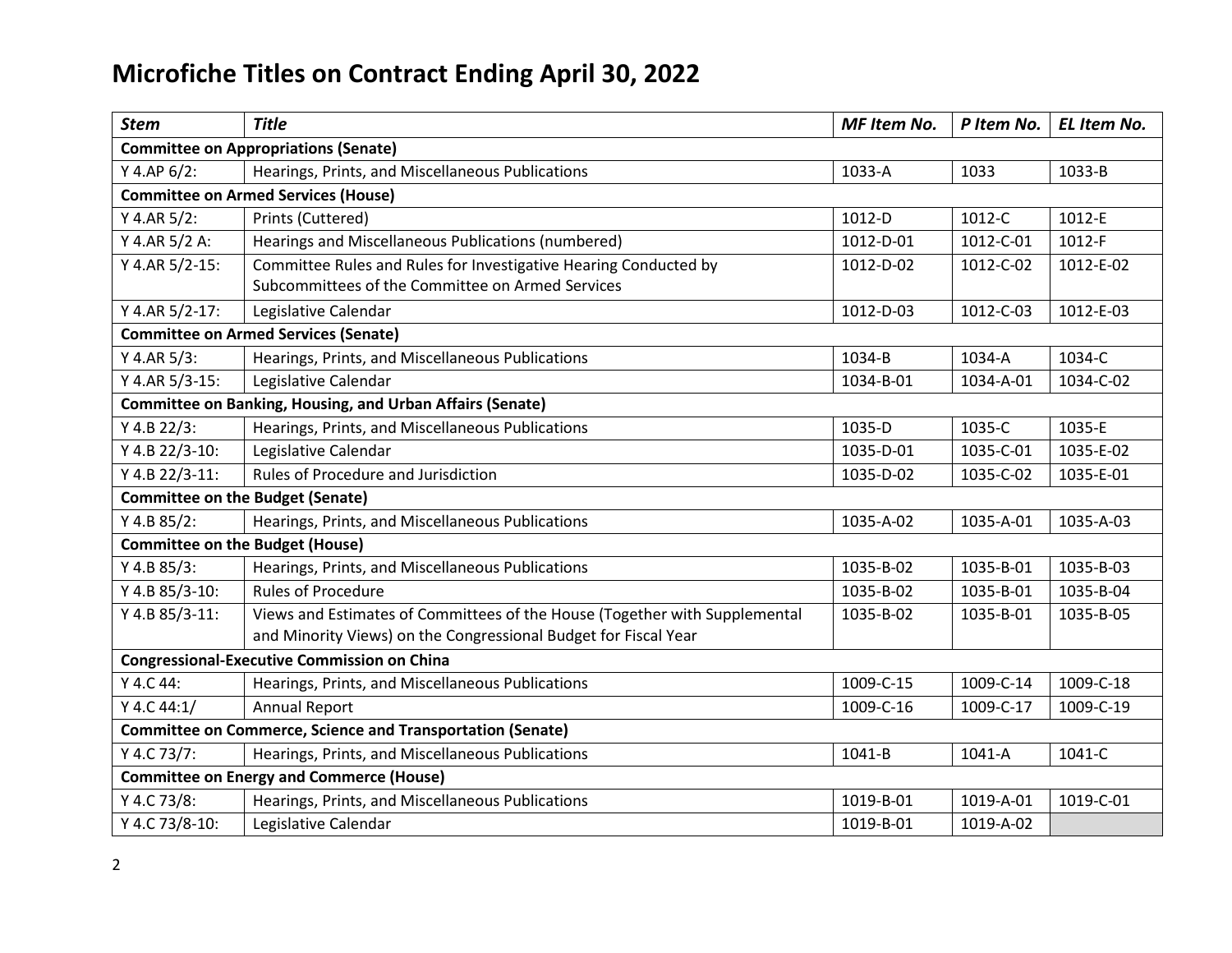| <b>Stem</b>                                    | <b>Title</b>                                                                            | MF Item No. | P Item No. | EL Item No. |  |
|------------------------------------------------|-----------------------------------------------------------------------------------------|-------------|------------|-------------|--|
| Y 4.C 73/8-11:                                 | Rules of the Committee on Energy and Commerce                                           | 1019-B-01   | 1019-A-03  | 1019-D-01   |  |
| <b>Joint Economic Committee</b>                |                                                                                         |             |            |             |  |
| Y 4.EC 7:                                      | Hearings, Prints, and Miscellaneous Publications                                        | 1000-C      | 1000-B     | 1000-D      |  |
|                                                | <b>Committee on Education and Labor (House)</b>                                         |             |            |             |  |
| Y 4.ED 8/1:                                    | Hearings, Prints, and Miscellaneous Publications                                        | 1015-B      | 1015-A     | 1015-C      |  |
| Y 4.ED 8/1-10:                                 | Legislative Calendar                                                                    | 1015-B      | 1015-A-01  | 1015-C-01   |  |
| Y 4.ED 8/1-13:                                 | Rules of the Committee on Education and the Workforce                                   | 1015-B-01   | 1015-A-04  | 1015-C-02   |  |
|                                                | <b>Committee on Energy and Natural Resources (Senate)</b>                               |             |            |             |  |
| Y 4.EN 2:                                      | Hearings, Prints, and Miscellaneous Publications                                        | 1040-B      | 1040-A     | 1040-C      |  |
| Y 4.EN 2:15                                    | Legislative Calendar                                                                    | 1040-B-02   | 1040-A-02  | 1040-C-02   |  |
| Y 4.EN 2:16/                                   | Rules, Membership, and Jurisdiction of the Committee on Energy and Natural<br>Resources | 1040-B-03   | 1040-A-03  | 1040-C-03   |  |
|                                                | <b>Select Committee on Ethics (Senate)</b>                                              |             |            |             |  |
| Y 4.ET 3/4:                                    | Hearings, Prints, and Miscellaneous Publications                                        | 1009-C-04   | 1009-B-04  | 1009-D-04   |  |
| <b>Committee on Ethics (House)</b>             |                                                                                         |             |            |             |  |
| Y 4.ET 3/5:                                    | Hearings, Prints, and Miscellaneous Publications                                        | 1025-H      | 1025-G     |             |  |
| Y 4.ET 3/5-10:                                 | Rules                                                                                   | 1025-H-01   | 1025-G-01  | 1025-H-02   |  |
| <b>Committee on Finance (Senate)</b>           |                                                                                         |             |            |             |  |
| Y 4.F 49:                                      | Hearings, Prints, and Miscellaneous Publications                                        | 1038-B      | 1038-A     | 1038-C      |  |
| Y 4.F 49:15/                                   | Legislative Calendar                                                                    | 1038-B-01   | 1038-A-01  | 1038-C-01   |  |
|                                                | <b>Committee on Financial Services (House)</b>                                          |             |            |             |  |
| Y 4.F 49/20:                                   | Hearings, Prints, and Miscellaneous Publications                                        | 1013-D      | 1013-C     | 1013-E      |  |
| Y 4.F 49/20-2:                                 | Journal and History of Legislation                                                      | 1013-D-01   | 1013-C-01  | 1013-E-01   |  |
| Y 4.F 49/20-3:                                 | Rules for the Committee on Financial Services                                           | 1013-D-02   | 1013-C-02  | 1013-E-02   |  |
| <b>Committee on Foreign Affairs (House)</b>    |                                                                                         |             |            |             |  |
| Y 4.F 76/1:                                    | Hearings, Prints, and Miscellaneous Publications                                        | 1017-B-07   | 1017-A-07  | 1017-C-07   |  |
| Y 4.F 76/1-15:                                 | Country Reports on Human Rights Practices for                                           | 1017-B-07   | 1017-A-08  | 1017-B-10   |  |
| Y 4.F 76/1-18:                                 | <b>Rules of Procedure</b>                                                               | 1017-B-09   | 1017-A-09  | 1017-C-09   |  |
| <b>Committee on Foreign Relations (Senate)</b> |                                                                                         |             |            |             |  |
| Y 4.F 76/2:                                    | Hearings, Prints, and Miscellaneous Publications                                        | 1039-B      | 1039-A     | 1039-C      |  |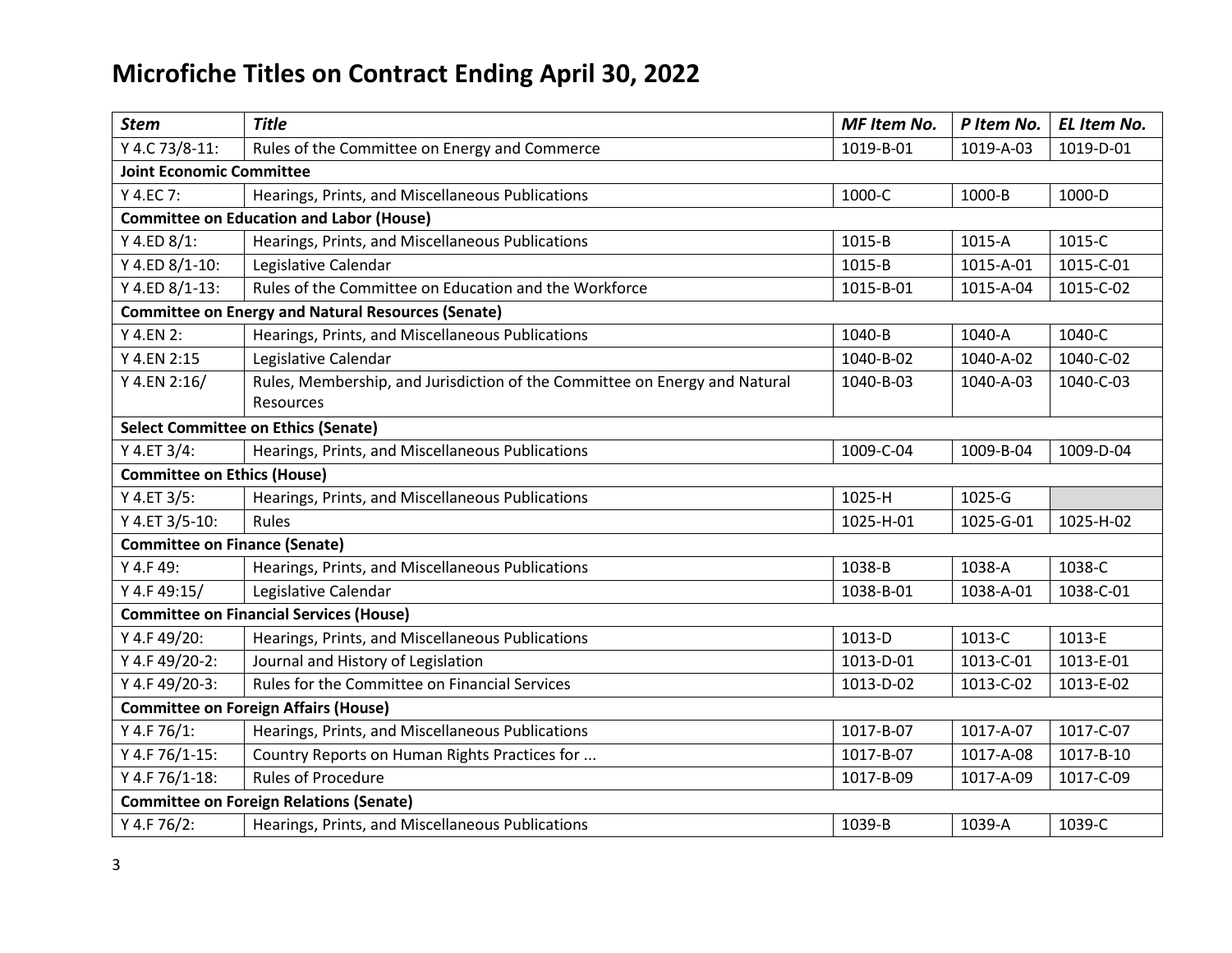| <b>Stem</b>                                        | <b>Title</b>                                                                  | <b>MF Item No.</b> | P Item No. | EL Item No. |  |
|----------------------------------------------------|-------------------------------------------------------------------------------|--------------------|------------|-------------|--|
| Y 4.F 76/2-10:                                     | Legislation on Foreign Relations Through                                      | 1039-B             | 1039-A-01  |             |  |
| Y 4.F 76/2-12:                                     | Country Reports on Human Rights Practices for                                 | 1039-B             | 1039-A-03  | 1039-B-02   |  |
| Y 4.F 76/2-13:                                     | Legislative Calendar                                                          | 1039-B-01          | 1039-A-04  | 1039-C-01   |  |
| Y 4.F 76/2-14:                                     | Rules of the Committee on Foreign Relations, United States Senate             | 1039-B-03          | 1039-A-05  | 1039-C-02   |  |
| Y 4.F 76/2-15:                                     | Business Meetings of the Committee on Foreign Relations, United States Senate | 1039-B-04          | 1039-A-06  | 1039-C-04   |  |
| Y 4.F 76/2-16:                                     | Membership and Jurisdiction of Subcommittees                                  | 1039-B-05          | 1039-A-07  |             |  |
|                                                    | <b>Committee on Homeland Security and Governmental Affairs (Senate)</b>       |                    |            |             |  |
| Y 4.G 74/9:                                        | Hearings, Prints, and Miscellaneous Publications                              | 1037-C             | 1037-B     | 1037-D      |  |
| Y 4.G 74/9-10:                                     | Organization of Federal Executive Departments and Agencies                    | 1037-C             | 1037-B-01  |             |  |
| Y 4.G 74/9-12:                                     | Legislative Calendar                                                          | 1037-C             | 1037-B-02  | 1037-E      |  |
| Y 4.G 74/9-13:                                     | Rules of Procedure of the Committee on Homeland Security and Governmental     | 1037-C             | 1037-B-03  | 1037-F      |  |
|                                                    | <b>Affairs</b>                                                                |                    |            |             |  |
| Y 4.G 74/9-14:                                     | Rules of Procedure (Permanent Subcommittee on Investigations)                 | 1037-C-01          | 1037-B-04  | 1037-D-01   |  |
| <b>Committee on Homeland Security (House)</b>      |                                                                               |                    |            |             |  |
| Y 4.H 75:                                          | Hearings, Prints, and Miscellaneous Publications                              | 1018-D             | 1018-C     | 1018-E      |  |
| Y 4.H 75/10:                                       | Rules of Procedure for the Committee on Homeland Security                     | 1018-D             | 1018-C-03  | 1018-G      |  |
| Y 4.H 75/11:                                       | Legislative Calendar                                                          | 1018-D             | 1018-C-04  | 1018-F      |  |
| <b>Committee on House Administration (House)</b>   |                                                                               |                    |            |             |  |
| Y 4.H 81/3:                                        | Hearings, Prints, and Miscellaneous Publications                              | 1018-B             | 1018-A     | 1018-A-01   |  |
| Y 4.H 81/3-10:                                     | Rules of the Committee on House Administration                                | 1018-B-02          | 1018-A-03  | 1018-H      |  |
| Y 4.H 81/3-11:                                     | Legislative Calendar                                                          | 1018-B-01          | 1018-A-02  | 1018-H-01   |  |
| <b>Senate Impeachment Trial Committee</b>          |                                                                               |                    |            |             |  |
| Y 4.IM $7/2$ :                                     | Report of the Senate Impeachment Trial Committee                              | 1009-G             | 1009-F     |             |  |
| <b>Committee on Indian Affairs (Senate)</b>        |                                                                               |                    |            |             |  |
| Y 4.IN 2/11:                                       | Hearings, Prints, and Miscellaneous Publications                              | 1009-C-05          | 1009-B-05  | 1009-D-05   |  |
| Y 4.IN 2/11-15:                                    | Legislative Calendar                                                          | 1009-C-05          | 1009-B-05  | 1009-D-05   |  |
| Permanent Select Committee on Intelligence (House) |                                                                               |                    |            |             |  |
| Y 4.IN 8/18:                                       | Hearings, Prints, and Miscellaneous Publications                              | 1009-C-06          | 1009-B-06  | 1009-D-06   |  |
| Y 4.IN 8/18-10:                                    | Rules of Procedure for the Permanent Select Committee on Intelligence         | 1009-C-06          | 1009-B-06  | 1009-E-06   |  |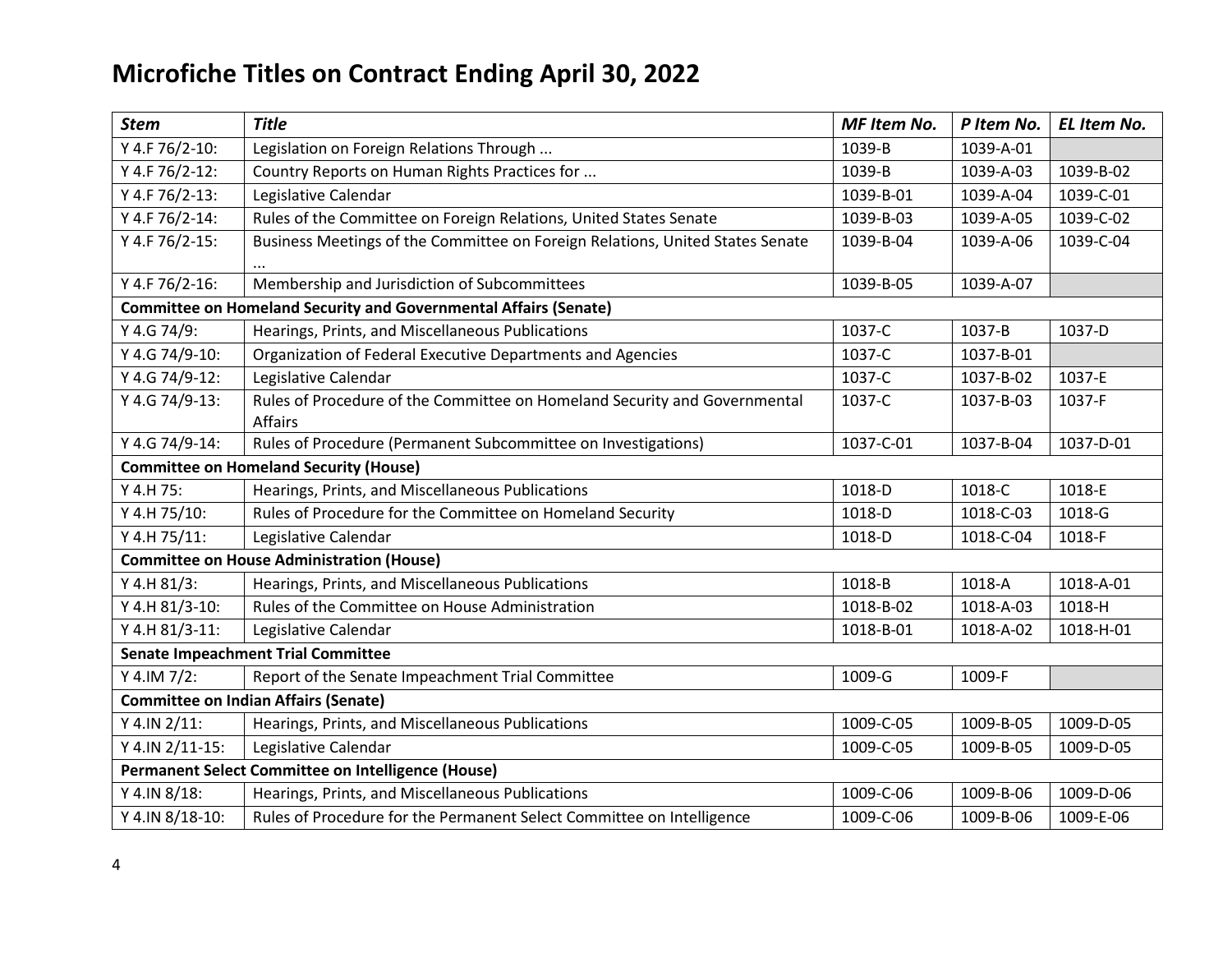| <b>Stem</b>                                                       | <b>Title</b>                                                                            | MF Item No. | P Item No. | EL Item No. |  |
|-------------------------------------------------------------------|-----------------------------------------------------------------------------------------|-------------|------------|-------------|--|
| <b>Select Committee on Intelligence (Senate)</b>                  |                                                                                         |             |            |             |  |
| Y 4.IN 8/19:                                                      | Hearings, Prints, and Miscellaneous Publications                                        | 1009-C-07   | 1009-B-07  | 1009-D-07   |  |
| Y 4.IN 8/19-10:                                                   | Legislative Calendar                                                                    | 1009-C-21   | 1009-B-14  | 1009-D-13   |  |
| Y 4.IN 8/19-11:                                                   | Rules of Procedure for the Select Committee on Intelligence, United States Senate       | 1009-C-22   | 1009-B-15  | 1009-D-14   |  |
|                                                                   | <b>Committee on the Judiciary (House)</b>                                               |             |            |             |  |
| Y 4.J 89/1:                                                       | Hearings, Prints, and Miscellaneous Publications                                        | 1020-B-01   | 1020-A     | 1020-C      |  |
| Y 4.J 89/1-10:                                                    | Federal Rules of Appellate Procedure with Forms                                         | 1020-B-02   | 1020-A-01  | 1020-C-01   |  |
| Y 4.J 89/1-11:                                                    | <b>Federal Rules of Civil Procedure</b>                                                 | 1020-B-03   | 1020-A-02  | 1020-C-04   |  |
| Y 4.J 89/1-12:                                                    | <b>Federal Rules of Criminal Procedure</b>                                              | 1020-B-04   | 1020-A-03  | 1020-C-02   |  |
| Y 4.J 89/1-13:                                                    | <b>Federal Rules of Evidence</b>                                                        | 1020-B-05   | 1020-A-04  | 1020-C-03   |  |
| Y 4.J 89/1-15:                                                    | <b>Rules of Procedure</b>                                                               | 1020-B-06   | 1020-A-06  | 1020-E      |  |
| Y 4.J 89/1-17:                                                    | Federal Rules of Bankruptcy Procedure                                                   | 1020-G      | 1020-F     | 1020-H      |  |
|                                                                   | <b>Committee on the Judiciary (Senate)</b>                                              |             |            |             |  |
| Y 4.J 89/2:                                                       | Hearings, Prints, and Miscellaneous Publications                                        | 1042-B      | 1042-A     | 1042-C      |  |
| Y 4.J 89/2-10:                                                    | Rules of Procedure, Committee on the Judiciary                                          | 1042-B      | 1042-A-01  | 1042-E      |  |
| Y 4.J 89/2-11:                                                    | Legislative and Executive Calendar                                                      | 1042-B-02   | 1042-A-02  | 1042-D      |  |
|                                                                   | Committee on Health, Education, Labor, & Pensions (Senate)                              |             |            |             |  |
| Y 4.L 11/4:                                                       | Hearings, Prints, and Miscellaneous Publications                                        | 1043-B      | 1043-A     | 1043-C      |  |
| Y 4.L 11/4-10:                                                    | Rules of Procedure of the Senate Committee on Health, Education, Labor, and<br>Pensions | 1043-B-01   | 1043-A-01  | 1043-C-01   |  |
| Joint Committee on the Library                                    |                                                                                         |             |            |             |  |
| $Y$ 4.L 61/2:                                                     | Hearings, Prints, and Miscellaneous Publications                                        | 1003-B      | 1003-A     | 1003-C      |  |
| <b>Committee on Oversight and Reform (House)</b>                  |                                                                                         |             |            |             |  |
| Y 4.0V 2:                                                         | Hearings, Prints, and Miscellaneous Publications                                        | 1016-B      | 1016-A     | 1016-C      |  |
| Y 4.0V 2-6:                                                       | Rules of the Committee on Oversight and Reform                                          | 1016-B-01   | 1016-A-01  | 1016-E      |  |
| Joint Select Committee on Solvency of Multiemployer Pension Plans |                                                                                         |             |            |             |  |
| Y 4.P 38/4:                                                       | Hearings, Prints, and Miscellaneous Publications                                        | 1043-E      | 1043-D     | 1043-F      |  |
| <b>Joint Committee on Printing</b>                                |                                                                                         |             |            |             |  |
| Y 4.P 93/1:                                                       | Hearings, Prints, and Miscellaneous Publications                                        | 1004-D      | 1004-C     | 1004-F      |  |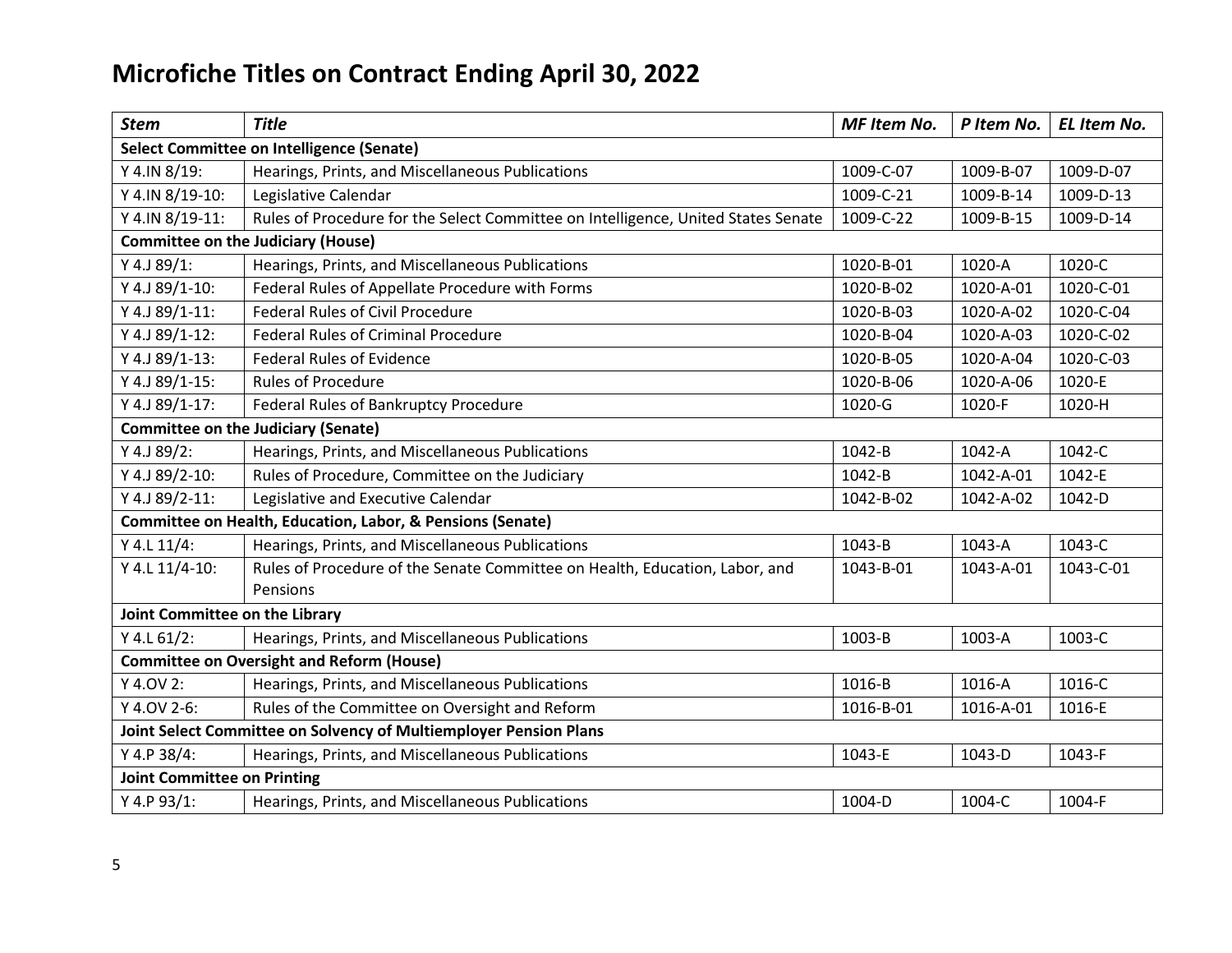| <b>Committee on Environment and Public Works (Senate)</b>          |                                                                              |           |           |           |  |  |
|--------------------------------------------------------------------|------------------------------------------------------------------------------|-----------|-----------|-----------|--|--|
| Y 4.P 96/10:                                                       | Hearings, Prints, and Miscellaneous Publications                             | 1045-B    | 1045-A    | 1045-C    |  |  |
| Y 4.P 96/10-2:                                                     | Legislative Calendar                                                         | 1045-B-01 | 1045-A-01 | 1045-C-01 |  |  |
| Y 4.P 96/10-3:                                                     | Rules of the Committee on Environment and Public Works, United States Senate | 1045-B-02 | 1045-A-02 | 1045-C-02 |  |  |
|                                                                    | <b>Committee on Natural Resources (House)</b>                                |           |           |           |  |  |
| Y 4.R 31/3:                                                        | Hearings, Prints, and Miscellaneous Publications                             | 1023-B    | 1023-A    | 1023-C    |  |  |
| Y 4.R 31/3-11:                                                     | Report to the Committee on the Budget Views & Estimates of the Committee on  | 1023-B    | 1023-A-01 |           |  |  |
|                                                                    | Natural Resources (House)                                                    |           |           |           |  |  |
| Y 4.R 31/3-12:                                                     | Legislative Calendar                                                         | 1023-B    | 1023-A-02 | 1023-C-01 |  |  |
| Y 4.R 31/3-13:                                                     | Rules for the Committee on Natural Resources                                 | 1023-B    | 1023-A-03 | 1023-D    |  |  |
| <b>Committee on Rules (House)</b>                                  |                                                                              |           |           |           |  |  |
| Y 4.R 86/1:                                                        | Hearings, Prints, and Miscellaneous Publications                             | 1025-D    | 1025-C    | 1025-E    |  |  |
| Y 4.R 86/1-10:                                                     | Rules                                                                        | 1025-D    | 1025-C-02 | 1025-F    |  |  |
| Y 4.R 86/1-11:                                                     | Journal and History of Legislation                                           | 1025-D    | 1025-C-03 | 1025-E-02 |  |  |
| Y 4.R 86/1-12:                                                     | Rules Adopted by the Committees of the House of Representatives              | 1025-D    | 1025-C-04 | 1025-E-01 |  |  |
|                                                                    | <b>Committee on Rules and Administration (Senate)</b>                        |           |           |           |  |  |
| Y 4.R $86/2$ :                                                     | Hearings, Prints, and Miscellaneous Publications                             | 1046-C    | 1046-B    | 1046-D    |  |  |
| <b>Committee on Science, Space, and Technology (House)</b>         |                                                                              |           |           |           |  |  |
| Y 4.SCI 2:                                                         | Hearings, Prints, and Miscellaneous Publications                             | 1025-A-02 | 1025-A-01 | 1025-A-03 |  |  |
| Y 4.SCI 2/11:                                                      | Legislative Calendar                                                         | 1025-A-02 | 1025-A-06 | 1025-A-04 |  |  |
| Y 4.SCI 2/12:                                                      | Rules Governing Procedure of the Committee on Science                        | 1025-A-02 | 1025-A-07 | 1025-A-05 |  |  |
| <b>Commission on Security and Cooperation in Europe</b>            |                                                                              |           |           |           |  |  |
| Y 4.SE 2:                                                          | Hearings, Prints, and Miscellaneous Publications                             | 1089-D    | 1089-C    | 1089-E-01 |  |  |
| <b>Committee on Small Business (House)</b>                         |                                                                              |           |           |           |  |  |
| Y 4.SM 1:                                                          | Hearings, Prints, and Miscellaneous Publications                             | 1031-B    | 1031-A    | 1031-C    |  |  |
| Y 4.SM 1:10/                                                       | <b>Rules of the Committee on Small Business</b>                              | 1031-B    | 1031-A-01 | 1031-D    |  |  |
| Y 4.SM 1:11/                                                       | Legislative Calendar (House)                                                 | 1031-B    | 1031-A-02 |           |  |  |
| <b>Committee on Small Business &amp; Entrepreneurship (Senate)</b> |                                                                              |           |           |           |  |  |
| Y 4.SM 1/2:                                                        | Hearings, Prints, and Miscellaneous Publications                             | 1049-K    | 1049-J    | 1049-M    |  |  |
| Y 4.ST 2/3-11:                                                     | <b>Rules of Procedure</b>                                                    | 1025-B-05 | 1025-B-01 | 1025-B-03 |  |  |